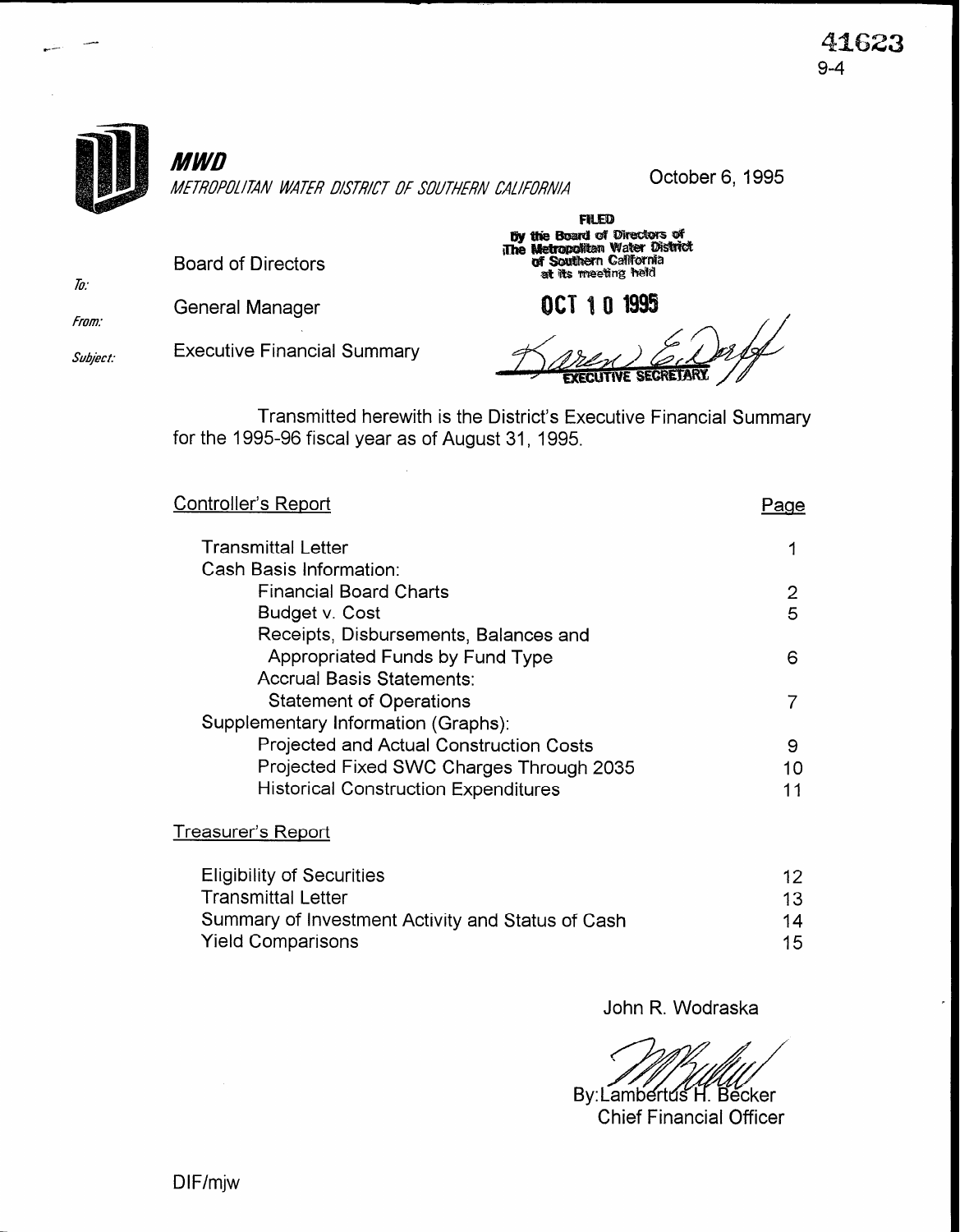

To: General Manager

- from. **Controller**
- Subject: Monthly Financial Summary

Transmitted herewith is the Monthly Financial Summary as of August 31, 1995. Included in the report are the following statements:

- Financial Board Charts
- Budget v. Cost Report
- Statement of Receipts, Disbursements, and Balances by Fund
- Statement of Operations--Accrual Basis
- Supplementary Information

There were no appropriations closed in the month of August 1995.

Durd I. Junkens

David I. Furukawa

Encl.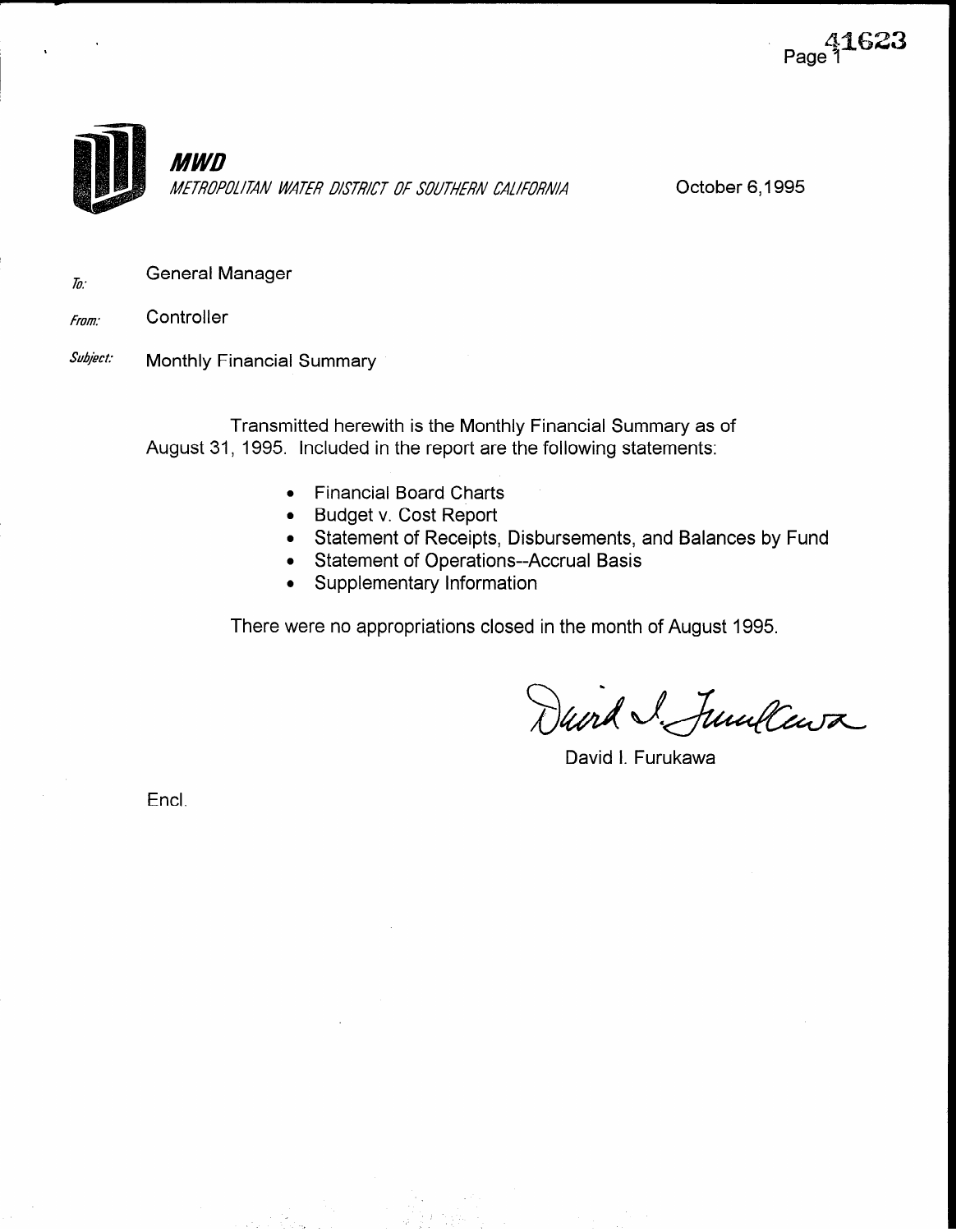This section uses the following tracking code :  $ZA$ This section uses the following index code :  $41623$ 



. r.

# Page Place Holder Sheet / Page Tracking Sheet

### Page Place Holder Sheet

This sheet stands in for a section consisting of  $\overline{\phantom{a}}/\overline{O}$  total number of pages in this document, including those starting at page number  $2$  and ending with page number  $\mathcal{U}$  as numbered in the document.

|  | Page Tracking Sheet |  |
|--|---------------------|--|
|  |                     |  |

This section of \_\_\_\_\_\_\_\_\_\_ total number of pages has been pulled from the document titled:

This section was pulled for seperate processing due to:

| $\Box$ Duplex Pages       | $\Box$ Page Size                  |
|---------------------------|-----------------------------------|
| $\Box$ Simple Binding     | $\epsilon$<br>$\Box$ Damaged Page |
| $\Box$ Special Binding    | $\Box$ Text on Screen             |
| $\Box$ Mounted Components | E Image Only Pages                |
| $\Box$ Page Material      | $\Box$ Page Rotation              |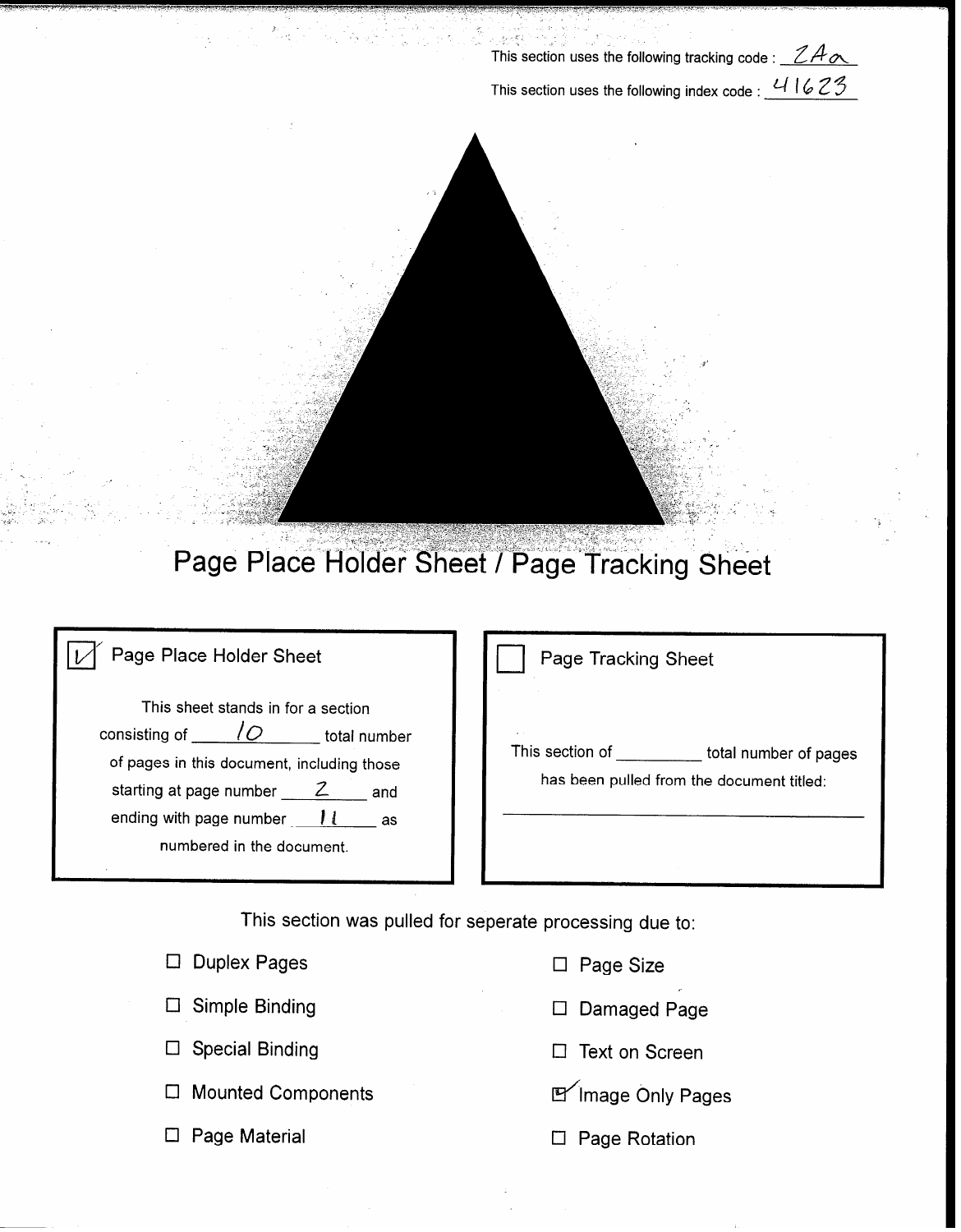41623



September 11, 1995

Board of Directors

From: **General Counsel** 

To:

Subject: Review as to Eligibility of Securities Invested in by the Treasurer for the Month of August 1995

> Pursuant to Sections 2741(a) and 5101(b)(5) of the Administrative Code, this office has examined the Treasurer's Monthly Report to the Board for the month of August 1995 covering the investment of securities for that period. The reported forms of investment are within the eligible group of securities authorized by Section 5101 (b)(2) of the Administrative Code, and as of the end of the month are within the percentage constraints specified in that section.

SBB:gm memo-sb\tres895 .doc

cc: J. R. Wodraska L. H. Becker D. I. Furukawa R. N. Marumoto Page 12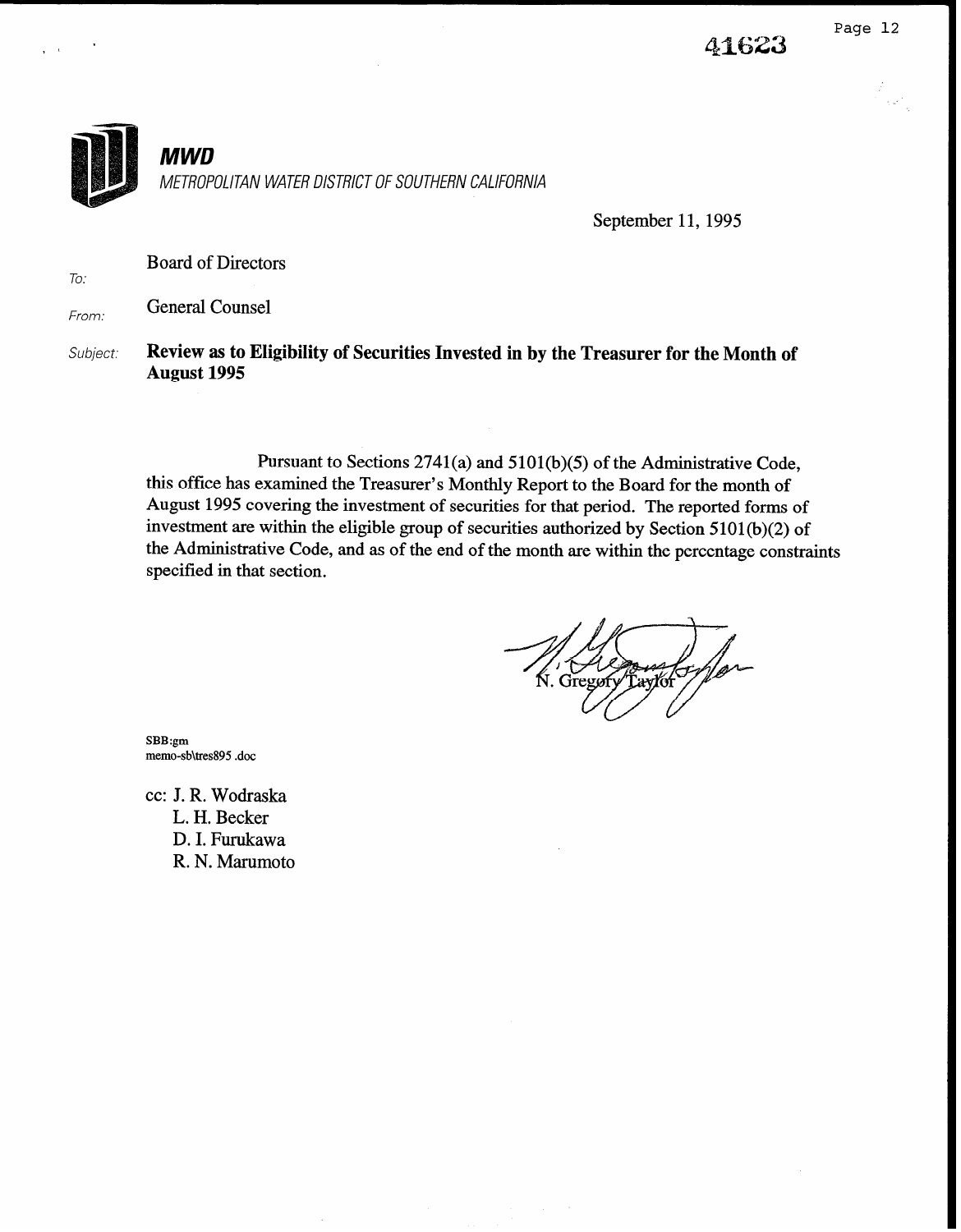

September 8, 1995

To: General Manager

From: Treasurer

Subject: Treasurer's Monthly Report - August 1995

This letter transmits a summary report of investments and cash balances and yield comparisons for the end of the current month. A detail report of investments is filed each month with the Executive Secretary. These reports are required by Section 5 114 of the MWD Administrative Code. All of the investments comply with Chapter 5 101 of the MWD Administrative Code and the Investment Policy dated January 11, 1994.

District investments and cash balances are held in various funds designated for certain purposes as follows:

| <b>Operating Funds</b><br><b>State Water Contract Fund</b><br>Debt Service Funds<br><b>Rate Stabilization Funds</b><br>Total<br><b>Construction and Trust Funds</b> |      |             | <b>Book Value</b><br>\$282,945,000<br>35,157,000<br>69,953,000<br>253,593,000<br>\$641,648,000<br>\$372,405,000 | Market Value<br>\$649,570,000<br>\$378,459,000 |                    |
|---------------------------------------------------------------------------------------------------------------------------------------------------------------------|------|-------------|-----------------------------------------------------------------------------------------------------------------|------------------------------------------------|--------------------|
|                                                                                                                                                                     |      |             | <b>Interest Earnings</b>                                                                                        |                                                |                    |
|                                                                                                                                                                     |      | Month       | <b>Fiscal Year</b><br>to Date                                                                                   | Weighted Average<br>Days to Maturity           | Portfolio<br>Yield |
| August                                                                                                                                                              | 1995 | \$5,146,225 | \$10,254,789                                                                                                    | 372                                            | 6.03%              |
| August                                                                                                                                                              | 1994 | \$4,047,385 | 8,117,183<br>S.                                                                                                 | 355                                            | 4.78%              |

Koger N. Marianot

RNM:yc

Attachments

--